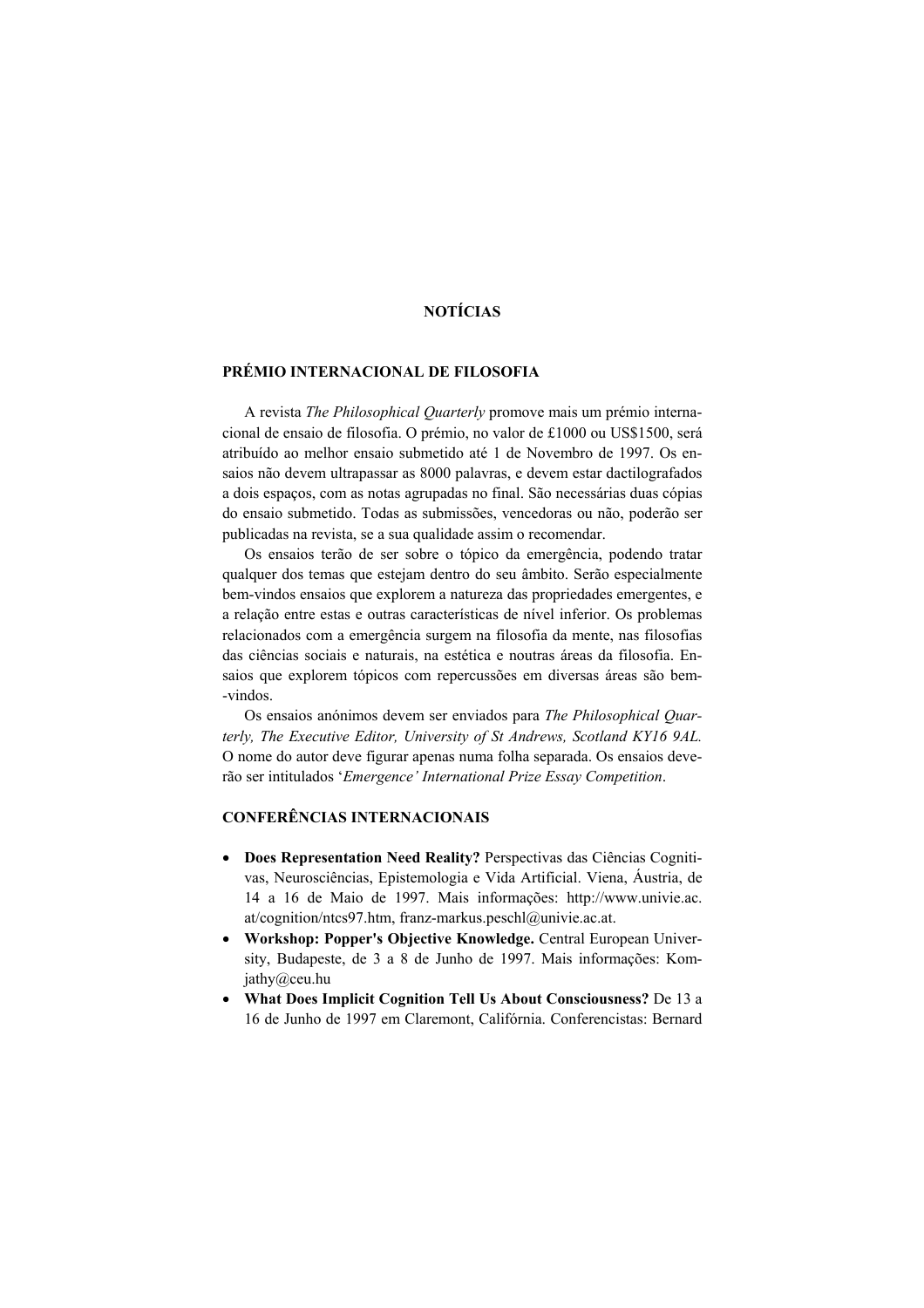#### 54 Notícias

Baars: All Conscious Events Are Explicit, But Not All Explicit Events Are Conscious: A Comprehension Criterion For The Explicit-Implicit Distinction; Patricia Churchland & Elizabeth Buffalo: Implicit Cognition and Self-Understanding; Alan Cowey & Petra Stoerig: Do Monkeys Have Blindsight?; Owen Flanagan: Are There Unconscious Intentional States?; John Gabrieli: Consciousness As A Gatekeeper For Memory; Melvyn Goodale: When Vision Is Not Sight: Dissociations Between Perception and Action in the Normal Human Visual System; Anthony Greenwald & Mahzarin R. Banaji: Implicit Measurement Reveals Unconscious Operation of Prejudices and Stereotypes; Larry Jacoby: Accessibility Bias: Measuring Unconscious Influences of Memory; Christof Koch: Neuronal Correlates Of Consciousness; Philip Merikle & Meredyth Daneman: What Experimental Studies Of Perception Without Awareness Reveal About Conscious vs. Unconscious Cognition; David Milner: Some Uses Of Unconscious Vision: Evidence From Visual Form Agnosia; Daniel Schacter: Explicit and Implicit Memory: A Cognitive Neuroscience Perspective. Mais informações: http://www.phil.vt.edu/ASSC/. Contacto: William Banks wbanks@ pomona.edu

- **Jean Nicod Lectures 1997.** Jon Elster proferirá um conjunto de conferências sobre as emoções em Junho, em Paris. Datas provisórias: 19, 20, 23, 24. Mais informações: François Recanati, recanati@poly.poly technique.fr
- **Perspectives On Animal Consciousness.** Wageningen, Holanda: 3 e 4 de Julho de 1997. Mais informações: Ruud van den Bos, VANDENBOS @rullf2.medfac.leidenuniv.nl
- **SOPHA I**  A primeira conferência internacional da Sociedade Francófona de Filosofia Analítica terá lugar em Caen, de 22 a 24 de Maio de 1997. Conferencistas convidados: J. Bouveresse, J. Dokic, P. Gochet, P. Jacob, P. Kotatko, D. Laurier, N. Miscevic, K. Mulligan, C. Peacocke, F. Recanati, M. Seymour, J. Skorupski. Mais informações: Pascal Engel, engel@poly.polytechnique.fr
- **GAP III**  Terceiro Congresso Internacional da Sociedade Alemã de Filosofia Analítica. Tema: Racionalidade, realismo, revisão. Este congresso terá lugar em Munique, de 15 a 18 de Setembro de 1997. Conferencistas principais: Onora O'Neill, Hans Kamp, John McDowell, Ni-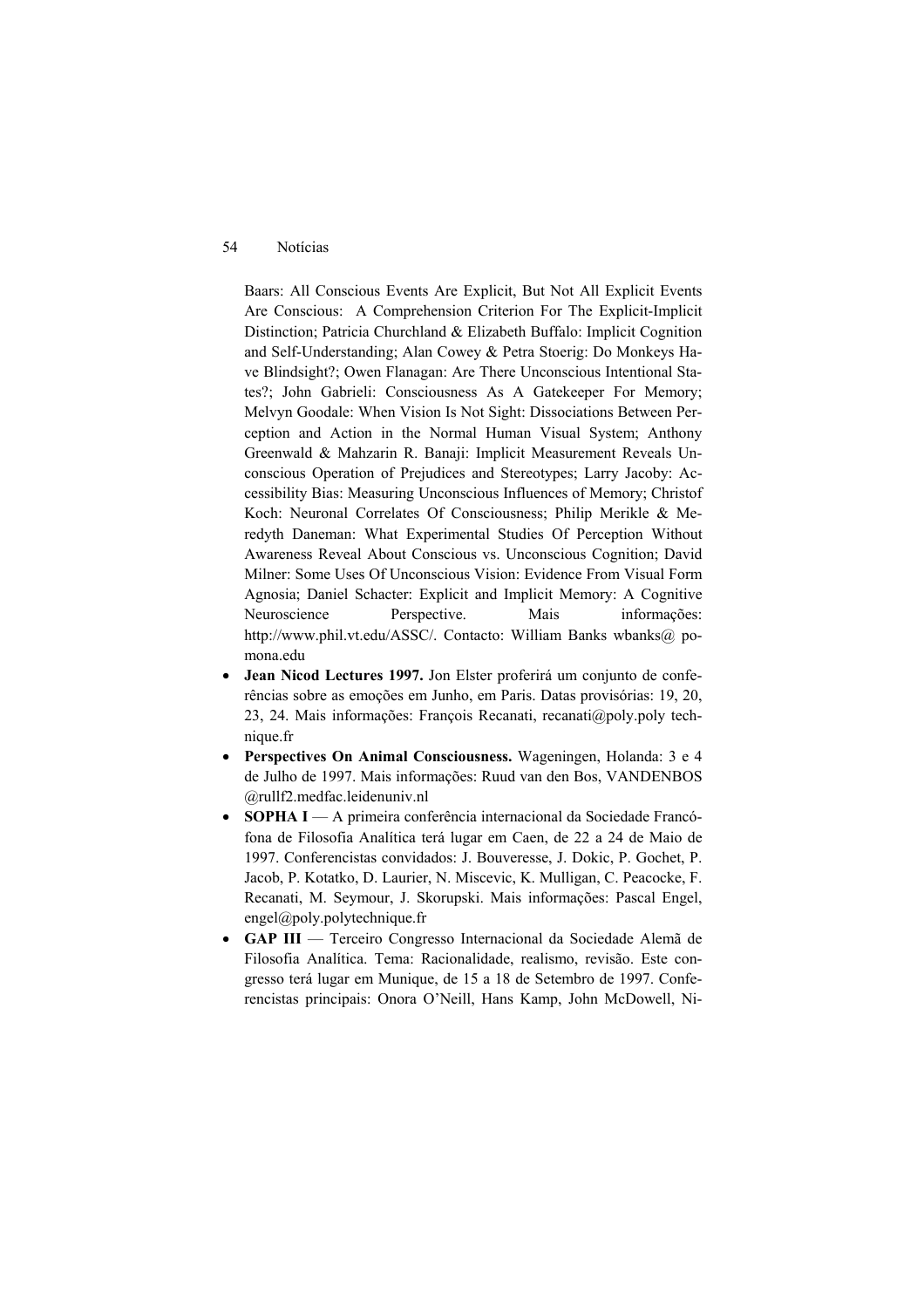cholas Rescher, Wolgang Kuenne, Martin Hollis, Richard Boyd. Mais informações: Michael Groneberg, mgroneb@gwdg.de

- **Possible Worlds: Alternatives And Applications.** Sexto Colóquio Internacional de Praga. De 16 a 19 de Setembro de 1997 em Villa Lanna (Praga). Colóquio dedicado à discussão de tópicos correntes no âmbito dos mundos possíveis, nomeadamente os substitutos (algébricos ou outros) da semântica dos mundos possíveis, os problemas filosóficos associados às lógicas modais e contrafactuais, a semântica dos mundos possíveis e o estatuto linguístico e metafísico dos mundos possíveis. Língua oficial: inglesa. Submissões até 15 de Maio de 1997. Mais informações: http://lorien.site.cas.cz/~majer/Coll97.htm, logica@mbox. cesnet.cz
- **Truth** 44th annual Wheaton College Philosophy Conference. De 23 a 25 de Outubro de 1997. Keynote Lecturer: Professor William P. Alston, Syracuse University. Tópicos: verdade e ontologia (realismo e comprometimento metafísico); verdade e perspectivismo; tipos de realismo e anti-realismo; é ou não a verdade diferente nos domínios da religião, ciência e moral? As submissões devem ser enviadas para Dr. David Fletcher, Department of Philosophy, Wheaton College, Wheaton, IL 60187 até 15 de Junho de 1997.

#### **ENCONTROS DE FILOSOFIA**

- **Simon Blackburn** (Edna J. Koury Distinguished Professor of Philosophy, Universidade da Carolina do Norte) Autor de *Spreading the Word* (OUP, 1984) *Essays in Quasi-realism* (OUP, 1993) e *Oxford Dictionary of Philosophy* (OUP, 1994, trad. Gradiva, 1997). Maio de 1997. Com o apoio da Gradiva.
- **Jerry Fodor** (Professor of Philosophy, Rutgers University, Nova Jérsia). Autor de *The Language of Thought* (1975), *The Modularity of Mind*  (1983), *Psychosemantics: The Problem of Meaning in the Philosophy of Mind* (1987), *A Theory of Content and Other Essays* (1992) e *The Elm and the Expert* (1994). De 27 a 30 de Maio de 1997.
- **Ernest LePore** (Professor of Philosophy, Rutgers University) Autor, com Jerry Fodor, de *Holism: A Shopper's Guide* (Blackwell, 1994). De 27 a 30 de Maio de 1997.
- **Ana Simões** (Faculdade de Ciências da Universidade de Lisboa) Homenagem a Thomas Kuhn (1922-1996). Junho de 1997.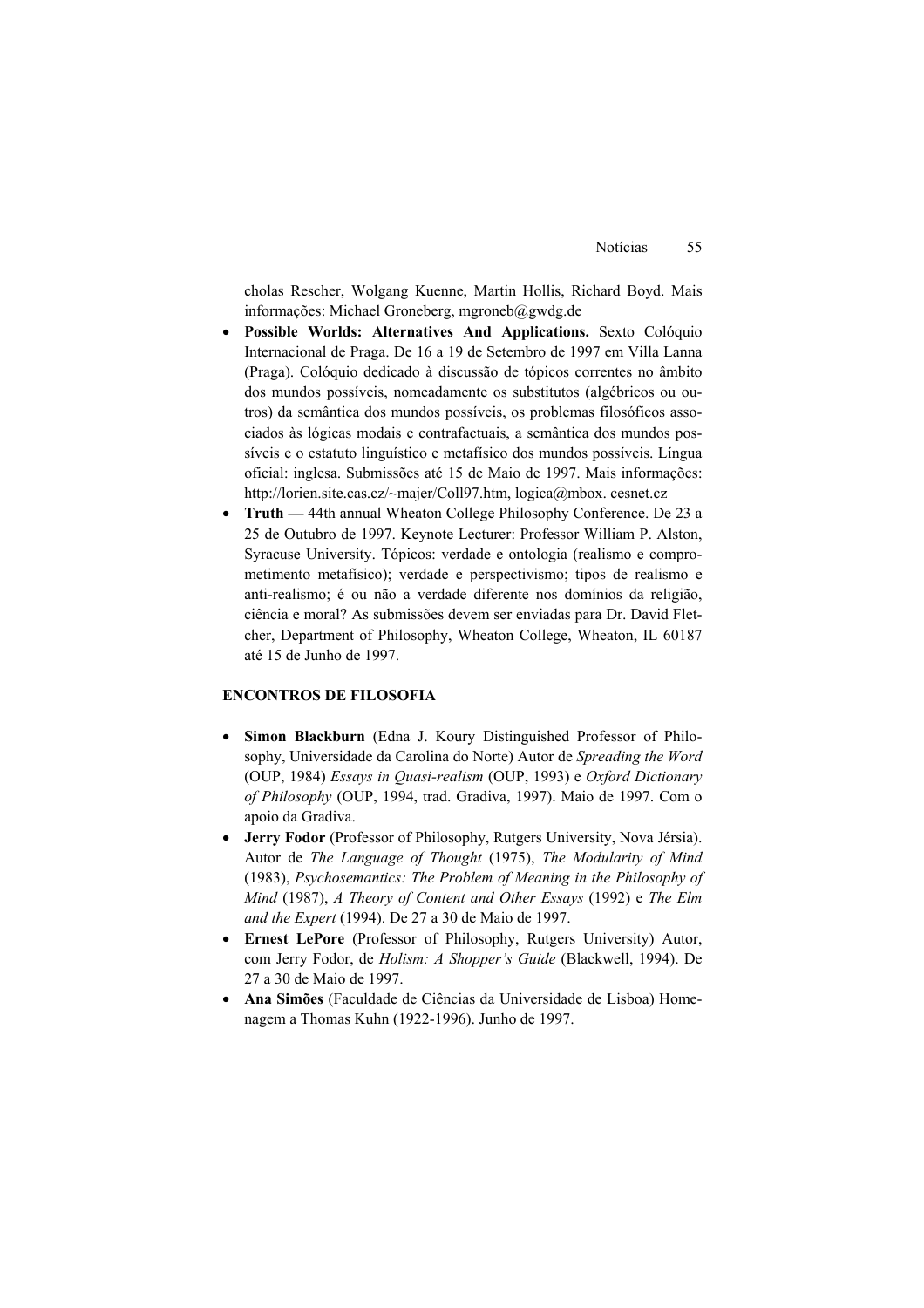- 56 Notícias
- **Robert Nozick** (Professor of Philosophy, Harvard University) Autor de *Anarchy, State and Utopia* (1974), *Philosophical Explanations* (1981) e *Examined Life* (1995). Outubro de 1997.
- **Hilary Putnam** (Pearson Professor of Mathematical Logic, Harvard University) Autor de *Philosophy of Logic* (1971), *Mathemathics, Matter and Method* (1975), *Mind, Language and Reality* (1975), *Meaning and the Moral Sciences* (1978), *Razão, Verdade e História* (1981), *Realism and Reason* (1983), *The Many Faces of Realism* (1987), *Representation and Reality* (1988), *Realism with a Human Face* (1990), *Renewing Philosophy* (1992), *Pragmatismo* (1995). Março de 1998.

 Apoios: Centro de Linguagem, Lógica e Cognição (SPF), Mestrado em Filosofia da Linguagem e da Consciência (FLUL), Instituto de Filosofia da Linguagem (FCSH) e Expo 98. Mais informações pelo telefone (01) 795 23 48, fax (01) 795 23 49 ou e-mail glossar@ptmat.lmc.fc.ul.pt. Os Encontros decorrem em geral nas instalações da SPF (Av. da República, 37, 4.º, Lisboa) ou na Faculdade de Letras de Lisboa. Entrada livre.

### **FILOSOFIA NA INTERNET**

- O embuste de Alan Sokal: http://weber.u.washington.edu/~jwalsh/ sokal/
- Nordic Journal of Philosophical Logic: www.hf.uio.no/filosofi/njpl/
- The Metaphysics Research Lab: http://mally.stanford.edu/index.html
- Routledge Guide to Philosophy Resources: www.thomson.com/rcenters /philres/rprcmain.html
- Bibliografia anotada de filosofia da mente de David Chalmers: http:// ling.ucsc.edu/~chalmers/biblio.htm

### **EDITORES DE FILOSOFIA**

- Blackwell Publishers: 108 Cowley Road, Oxford OX4 1JF, England
- Cambridge University Press: The Edinburgh Building, Cambridge CB2 2RU, England
- Duckworth: The Old Piano Factory, 43 Gloucester Crescent, London NW1 7DY, England
- Hackett Publishing Company, Inc.: P.O.Box 44937, Indianapolis, Indiana 46204, USA